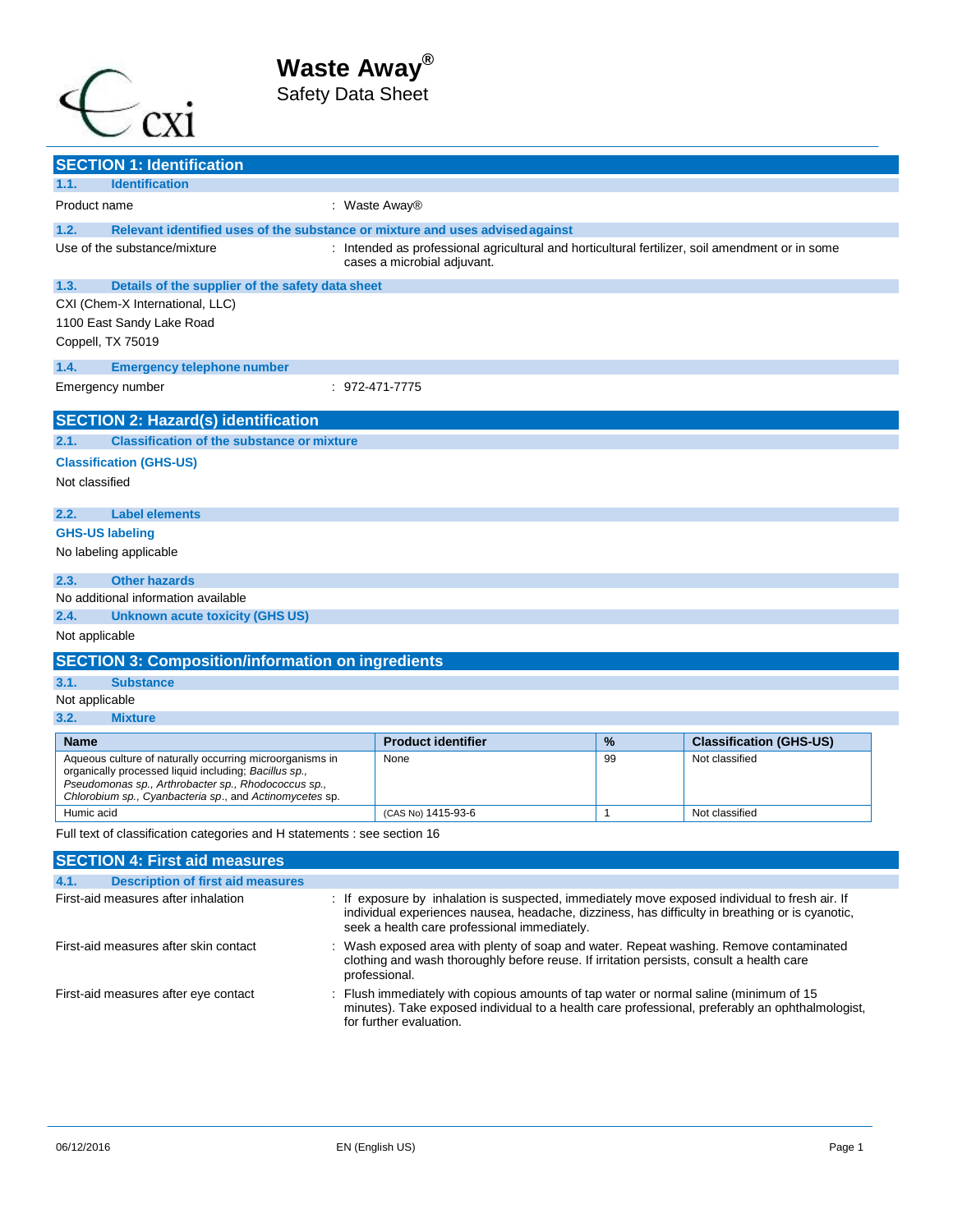Safety Data Sheet

| First-aid measures after ingestion                                                                                        | : DO NOT INDUCE VOMITING. Rinse with copious amounts of water or milk, first. Irrigate the<br>esophagus and dilute stomach contents by slowly giving one (1) to two (2) glasses of water or<br>milk. Avoid giving alcohol or alcohol related products. In cases where the individual is semi-<br>comatose, comatose or convulsing, DO NOT GIVE FLUIDS BY MOUTH. In case of intentional<br>ingestion of the product seek medical assistance immediately; take individual to nearest<br>medical facility. NOTE TO PHYSICIAN: No specific antidote is known. Probable mucosal<br>damage may contraindicate the use of gastric lavage. Treat Symptoms.                                                                                                                                                                                                                                                                                                                                                                                                                                                                                                                                                                                                                                                                                                                                                                                                                                                                                                                                                                                              |  |  |  |
|---------------------------------------------------------------------------------------------------------------------------|-------------------------------------------------------------------------------------------------------------------------------------------------------------------------------------------------------------------------------------------------------------------------------------------------------------------------------------------------------------------------------------------------------------------------------------------------------------------------------------------------------------------------------------------------------------------------------------------------------------------------------------------------------------------------------------------------------------------------------------------------------------------------------------------------------------------------------------------------------------------------------------------------------------------------------------------------------------------------------------------------------------------------------------------------------------------------------------------------------------------------------------------------------------------------------------------------------------------------------------------------------------------------------------------------------------------------------------------------------------------------------------------------------------------------------------------------------------------------------------------------------------------------------------------------------------------------------------------------------------------------------------------------|--|--|--|
| 4.2.<br>Most important symptoms and effects, both acute and delayed                                                       |                                                                                                                                                                                                                                                                                                                                                                                                                                                                                                                                                                                                                                                                                                                                                                                                                                                                                                                                                                                                                                                                                                                                                                                                                                                                                                                                                                                                                                                                                                                                                                                                                                                 |  |  |  |
| Symptoms/injuries after inhalation                                                                                        | : None anticipated under normal product handling conditions.                                                                                                                                                                                                                                                                                                                                                                                                                                                                                                                                                                                                                                                                                                                                                                                                                                                                                                                                                                                                                                                                                                                                                                                                                                                                                                                                                                                                                                                                                                                                                                                    |  |  |  |
| Symptoms/injuries after skin contact                                                                                      | : May cause moderate irritation.                                                                                                                                                                                                                                                                                                                                                                                                                                                                                                                                                                                                                                                                                                                                                                                                                                                                                                                                                                                                                                                                                                                                                                                                                                                                                                                                                                                                                                                                                                                                                                                                                |  |  |  |
| Symptoms/injuries after eye contact                                                                                       | : May cause irritation.                                                                                                                                                                                                                                                                                                                                                                                                                                                                                                                                                                                                                                                                                                                                                                                                                                                                                                                                                                                                                                                                                                                                                                                                                                                                                                                                                                                                                                                                                                                                                                                                                         |  |  |  |
| Symptoms/injuries after ingestion                                                                                         | : May be harmful if swallowed.                                                                                                                                                                                                                                                                                                                                                                                                                                                                                                                                                                                                                                                                                                                                                                                                                                                                                                                                                                                                                                                                                                                                                                                                                                                                                                                                                                                                                                                                                                                                                                                                                  |  |  |  |
| Indication of any immediate medical attention and special treatment needed<br>4.3.<br>No additional information available |                                                                                                                                                                                                                                                                                                                                                                                                                                                                                                                                                                                                                                                                                                                                                                                                                                                                                                                                                                                                                                                                                                                                                                                                                                                                                                                                                                                                                                                                                                                                                                                                                                                 |  |  |  |
| <b>SECTION 5: Firefighting measures</b>                                                                                   |                                                                                                                                                                                                                                                                                                                                                                                                                                                                                                                                                                                                                                                                                                                                                                                                                                                                                                                                                                                                                                                                                                                                                                                                                                                                                                                                                                                                                                                                                                                                                                                                                                                 |  |  |  |
| 5.1.<br><b>Extinguishing media</b>                                                                                        |                                                                                                                                                                                                                                                                                                                                                                                                                                                                                                                                                                                                                                                                                                                                                                                                                                                                                                                                                                                                                                                                                                                                                                                                                                                                                                                                                                                                                                                                                                                                                                                                                                                 |  |  |  |
| Suitable extinguishing media                                                                                              | : Use extinguishing media appropriate for surrounding fire.                                                                                                                                                                                                                                                                                                                                                                                                                                                                                                                                                                                                                                                                                                                                                                                                                                                                                                                                                                                                                                                                                                                                                                                                                                                                                                                                                                                                                                                                                                                                                                                     |  |  |  |
| Unsuitable extinguishing media                                                                                            | : None.                                                                                                                                                                                                                                                                                                                                                                                                                                                                                                                                                                                                                                                                                                                                                                                                                                                                                                                                                                                                                                                                                                                                                                                                                                                                                                                                                                                                                                                                                                                                                                                                                                         |  |  |  |
| 5.2.<br>Special hazards arising from the substance or mixture                                                             |                                                                                                                                                                                                                                                                                                                                                                                                                                                                                                                                                                                                                                                                                                                                                                                                                                                                                                                                                                                                                                                                                                                                                                                                                                                                                                                                                                                                                                                                                                                                                                                                                                                 |  |  |  |
| Fire hazard                                                                                                               | : None known.                                                                                                                                                                                                                                                                                                                                                                                                                                                                                                                                                                                                                                                                                                                                                                                                                                                                                                                                                                                                                                                                                                                                                                                                                                                                                                                                                                                                                                                                                                                                                                                                                                   |  |  |  |
| <b>Explosion hazard</b>                                                                                                   | : None known.                                                                                                                                                                                                                                                                                                                                                                                                                                                                                                                                                                                                                                                                                                                                                                                                                                                                                                                                                                                                                                                                                                                                                                                                                                                                                                                                                                                                                                                                                                                                                                                                                                   |  |  |  |
| 5.3.<br><b>Advice for firefighters</b>                                                                                    |                                                                                                                                                                                                                                                                                                                                                                                                                                                                                                                                                                                                                                                                                                                                                                                                                                                                                                                                                                                                                                                                                                                                                                                                                                                                                                                                                                                                                                                                                                                                                                                                                                                 |  |  |  |
| Protection during firefighting                                                                                            | : Firefighters should wear full protective gear.                                                                                                                                                                                                                                                                                                                                                                                                                                                                                                                                                                                                                                                                                                                                                                                                                                                                                                                                                                                                                                                                                                                                                                                                                                                                                                                                                                                                                                                                                                                                                                                                |  |  |  |
| <b>SECTION 6: Accidental release measures</b>                                                                             |                                                                                                                                                                                                                                                                                                                                                                                                                                                                                                                                                                                                                                                                                                                                                                                                                                                                                                                                                                                                                                                                                                                                                                                                                                                                                                                                                                                                                                                                                                                                                                                                                                                 |  |  |  |
| 6.1.<br>Personal precautions, protective equipment and emergency procedures                                               |                                                                                                                                                                                                                                                                                                                                                                                                                                                                                                                                                                                                                                                                                                                                                                                                                                                                                                                                                                                                                                                                                                                                                                                                                                                                                                                                                                                                                                                                                                                                                                                                                                                 |  |  |  |
| 6.1.1.<br>For non-emergency personnel                                                                                     |                                                                                                                                                                                                                                                                                                                                                                                                                                                                                                                                                                                                                                                                                                                                                                                                                                                                                                                                                                                                                                                                                                                                                                                                                                                                                                                                                                                                                                                                                                                                                                                                                                                 |  |  |  |
| No additional information available                                                                                       |                                                                                                                                                                                                                                                                                                                                                                                                                                                                                                                                                                                                                                                                                                                                                                                                                                                                                                                                                                                                                                                                                                                                                                                                                                                                                                                                                                                                                                                                                                                                                                                                                                                 |  |  |  |
| 6.1.2.<br>For emergency responders                                                                                        |                                                                                                                                                                                                                                                                                                                                                                                                                                                                                                                                                                                                                                                                                                                                                                                                                                                                                                                                                                                                                                                                                                                                                                                                                                                                                                                                                                                                                                                                                                                                                                                                                                                 |  |  |  |
| No additional information available                                                                                       |                                                                                                                                                                                                                                                                                                                                                                                                                                                                                                                                                                                                                                                                                                                                                                                                                                                                                                                                                                                                                                                                                                                                                                                                                                                                                                                                                                                                                                                                                                                                                                                                                                                 |  |  |  |
|                                                                                                                           |                                                                                                                                                                                                                                                                                                                                                                                                                                                                                                                                                                                                                                                                                                                                                                                                                                                                                                                                                                                                                                                                                                                                                                                                                                                                                                                                                                                                                                                                                                                                                                                                                                                 |  |  |  |
| 6.2.<br><b>Environmental precautions</b><br>Prevent entry to sewers and public waters.                                    |                                                                                                                                                                                                                                                                                                                                                                                                                                                                                                                                                                                                                                                                                                                                                                                                                                                                                                                                                                                                                                                                                                                                                                                                                                                                                                                                                                                                                                                                                                                                                                                                                                                 |  |  |  |
|                                                                                                                           |                                                                                                                                                                                                                                                                                                                                                                                                                                                                                                                                                                                                                                                                                                                                                                                                                                                                                                                                                                                                                                                                                                                                                                                                                                                                                                                                                                                                                                                                                                                                                                                                                                                 |  |  |  |
| 6.3.<br>Methods and material for containment and cleaning up                                                              |                                                                                                                                                                                                                                                                                                                                                                                                                                                                                                                                                                                                                                                                                                                                                                                                                                                                                                                                                                                                                                                                                                                                                                                                                                                                                                                                                                                                                                                                                                                                                                                                                                                 |  |  |  |
| For containment                                                                                                           | : Stop the flow of material, if this is without risk.                                                                                                                                                                                                                                                                                                                                                                                                                                                                                                                                                                                                                                                                                                                                                                                                                                                                                                                                                                                                                                                                                                                                                                                                                                                                                                                                                                                                                                                                                                                                                                                           |  |  |  |
| Methods for cleaning up                                                                                                   | : Initially minimize area affected by the spill or leak. Block any potential routes to water system<br>(e.g., sewers, streams, lakes, etc.). Based on the product's toxicological and chemical<br>properties, and on the size and location of the spill or leak, assess the impact on contaminated<br>environments (e.g. water systems, ground, air equipment, etc.). There are no methods<br>available to completely eliminate any toxicity this product may have on aquatic environments.<br>Minimize adverse effects on these environments. CXI can be contacted for technical<br>assistance. Determine if federal, state and/or local release notification is required. Recover as<br>much of the pure product as possible into appropriate containers. Later, determine if this<br>recovered product can be used for its intended purpose. Address clean-up of contaminated<br>environments. Spill or leak residuals may have to be collected and disposed of. Clay, soil or<br>commercially available absorbents may be used to recover any material that cannot readily be<br>recovered as pure product. Flushing residual material to an industrial sewer, if present at the<br>site of a spill or leak incident may be acceptable if authorized approval is obtained. If product<br>and/or spill/leak residuals are flushed to an industrial sewer, insure that they do not come into<br>contact with incompatible materials. Contact the person(s) responsible for the operation of your<br>facility's industrial sewer system prior to intentionally flushing or pumping spills or leaks of this<br>product to the industrial sewer. |  |  |  |
| 6.4.<br><b>Reference to other sections</b>                                                                                |                                                                                                                                                                                                                                                                                                                                                                                                                                                                                                                                                                                                                                                                                                                                                                                                                                                                                                                                                                                                                                                                                                                                                                                                                                                                                                                                                                                                                                                                                                                                                                                                                                                 |  |  |  |
| No additional information available                                                                                       |                                                                                                                                                                                                                                                                                                                                                                                                                                                                                                                                                                                                                                                                                                                                                                                                                                                                                                                                                                                                                                                                                                                                                                                                                                                                                                                                                                                                                                                                                                                                                                                                                                                 |  |  |  |
| <b>SECTION 7: Handling and storage</b>                                                                                    |                                                                                                                                                                                                                                                                                                                                                                                                                                                                                                                                                                                                                                                                                                                                                                                                                                                                                                                                                                                                                                                                                                                                                                                                                                                                                                                                                                                                                                                                                                                                                                                                                                                 |  |  |  |
| <b>Precautions for safe handling</b><br>7.1.                                                                              |                                                                                                                                                                                                                                                                                                                                                                                                                                                                                                                                                                                                                                                                                                                                                                                                                                                                                                                                                                                                                                                                                                                                                                                                                                                                                                                                                                                                                                                                                                                                                                                                                                                 |  |  |  |

Precautions for safe handling **interest and the CO** in Wash thoroughly after handling.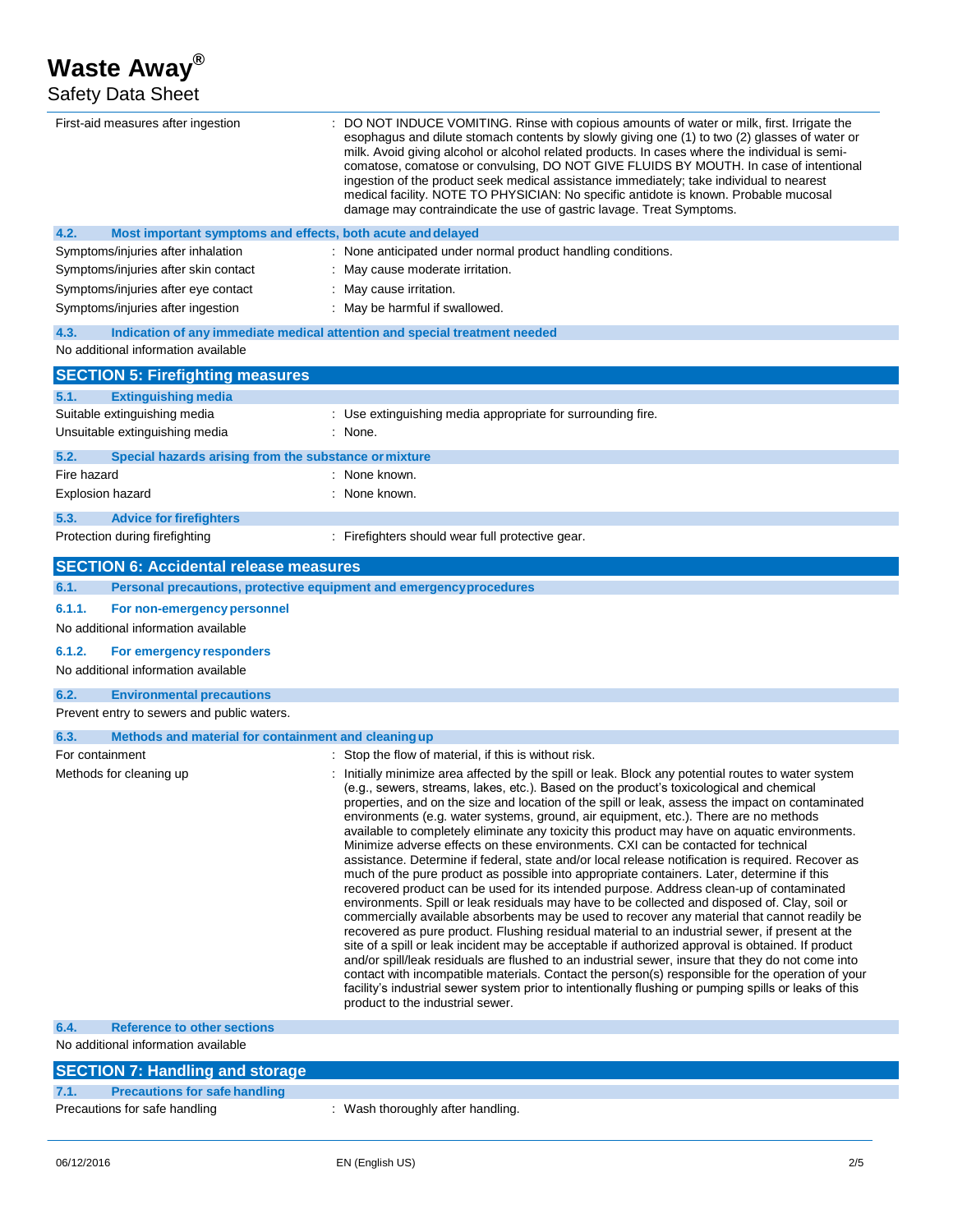Safety Data Sheet

#### **7.2. Conditions for safe sto rage, including any incompatibilities**

Storage conditions

: Keep/store only in original container. Store in a well-ventilated place. Keep container tightly closed. Do not store together with: Combustible substance, reducing agents. Best stored inside out of direct sunlight between 50°-90°F.

| <b>SECTION 8: Exposure controls/personal protection</b>       |                                                                                                                      |  |  |  |  |  |
|---------------------------------------------------------------|----------------------------------------------------------------------------------------------------------------------|--|--|--|--|--|
| 8.1.<br><b>Control parameters</b>                             |                                                                                                                      |  |  |  |  |  |
| Humic acid (1415-93-6)                                        |                                                                                                                      |  |  |  |  |  |
| Not applicable                                                |                                                                                                                      |  |  |  |  |  |
| 8.2.<br><b>Exposure controls</b>                              |                                                                                                                      |  |  |  |  |  |
| Appropriate engineering controls                              | : General (mechanical) room ventilation is expected to be satisfactory for normal handling.                          |  |  |  |  |  |
| Hand protection                                               | : Standard household rubber gloves are sufficient.                                                                   |  |  |  |  |  |
| Eye protection                                                | : Wear safety goggles.                                                                                               |  |  |  |  |  |
| Skin and body protection                                      | : Wear long sleeved shirt and long pants as a precautionary measure.                                                 |  |  |  |  |  |
| Respiratory protection                                        | : If airborne concentrations are above the applicable exposure limits, use NIOSH approved<br>respiratory protection. |  |  |  |  |  |
| <b>SECTION 9: Physical and chemical properties</b>            |                                                                                                                      |  |  |  |  |  |
| Information on basic physical and chemical properties<br>9.1. |                                                                                                                      |  |  |  |  |  |

| 9.1.<br>Information on basic physical and chemical properties |                |                   |
|---------------------------------------------------------------|----------------|-------------------|
| Physical state                                                | ÷              | Liquid            |
| Color                                                         |                | Dark brown        |
| Odor                                                          |                | characteristic    |
| Odor threshold                                                |                | No data available |
| pH                                                            | ÷              | 8                 |
| Melting point                                                 | $\overline{z}$ | No data available |
| Freezing point                                                |                | No data available |
| Boiling point                                                 |                | 100 °C            |
| Flash point                                                   |                | No data available |
| Relative evaporation rate (butyl acetate=1)                   |                | No data available |
| Flammability (solid, gas)                                     |                | No data available |
| Vapor pressure                                                |                | No data available |
| Relative vapor density at 20 °C                               |                | No data available |
| Relative density                                              |                | No data available |
| Specific gravity / density                                    |                | $0.986$ g/ml      |
| Solubility                                                    |                | No data available |
| Log Pow                                                       |                | No data available |
| Auto-ignition temperature                                     |                | >600 °C           |
| Decomposition temperature                                     |                | No data available |
| Viscosity                                                     |                | No data available |
| Viscosity, kinematic                                          |                | No data available |
| Viscosity, dynamic                                            |                | No data available |
| <b>Explosion limits</b>                                       |                | No data available |
| <b>Explosive properties</b>                                   |                | No data available |
| Oxidizing properties                                          |                | No data available |
|                                                               |                |                   |

No additional information available **9.2. Other information**

## **SECTION 10: Stability and reactivity**

#### **10.1. Reactivity**

No additional information available

#### **10.2. Chemical stability**

The product is stable at normal handling and storage conditions.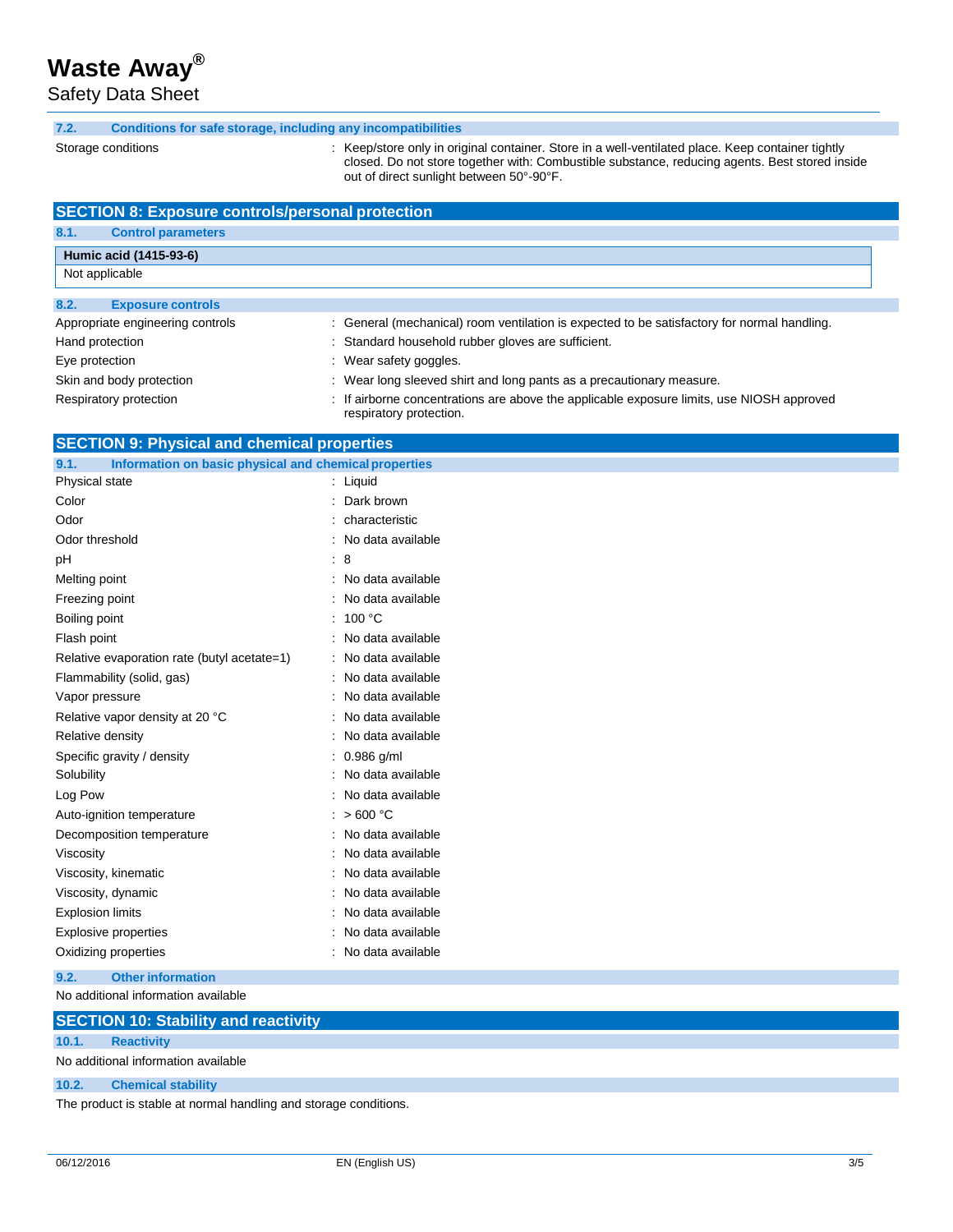Safety Data Sheet

| 10.3.                                        | <b>Possibility of hazardous reactions</b> |  |  |
|----------------------------------------------|-------------------------------------------|--|--|
| Will not occur.                              |                                           |  |  |
| 10.4.                                        | <b>Conditions to avoid</b>                |  |  |
| None                                         |                                           |  |  |
| 10.5.                                        | <b>Incompatible materials</b>             |  |  |
| None                                         |                                           |  |  |
| 10.6.                                        | <b>Hazardous decomposition products</b>   |  |  |
| Not determined.                              |                                           |  |  |
| <b>SECTION 11: Toxicological information</b> |                                           |  |  |
| 11.1.                                        | Information on toxicological effects      |  |  |

| Acute toxicity                                        | $:$ Not classified          |
|-------------------------------------------------------|-----------------------------|
| Skin corrosion/irritation                             | $:$ Not classified<br>pH: 8 |
| Serious eye damage/irritation                         | : Not classified<br>pH: 8   |
| Respiratory or skin sensitization                     | $:$ Not classified          |
| Germ cell mutagenicity                                | Not classified              |
| Carcinogenicity                                       | Not classified              |
| Reproductive toxicity                                 | Not classified              |
| Specific target organ toxicity (single exposure)      | : Not classified            |
| Specific target organ toxicity (repeated<br>exposure) | : Not classified            |
| Aspiration hazard                                     | : Not classified            |

## **SECTION 12: Ecological information**

| <b>Toxicity</b><br>12.1.    |                   |              |                            |
|-----------------------------|-------------------|--------------|----------------------------|
| <b>Material Tested</b>      | <b>Species</b>    | $LC50$ (ppm) | <b>Least to Most Toxic</b> |
| Waste Away                  | Menidia beryllina | 552,762.06   |                            |
|                             | Mysidopsis bahia  | 353.302.46   |                            |
| No. 2 Fuel Oil              | Menidia beryllina | 10.22        |                            |
|                             | Mysidopsis bahia  | 2.11         | 5,6                        |
| Waste Away & No. 2 FO       | Menidia beryllina | 12.54        |                            |
|                             | Mysidopsis bahia  | 2.11         | 5,6                        |
| Reference Toxicant: (Sodium | Menidia beryllina | 11.87        |                            |
| Laurel Sulfate)             | Mysidopsis bahia  | 13.29        |                            |

## **12.2. Persistence and degradability**

No additional information available

## **12.3. Bioaccumulative potential**

No additional information available

## **12.4. Mobility in soil**

No additional information available

## **12.5. Other adverse effects**

Effect on the global warming : No known effects from this product.